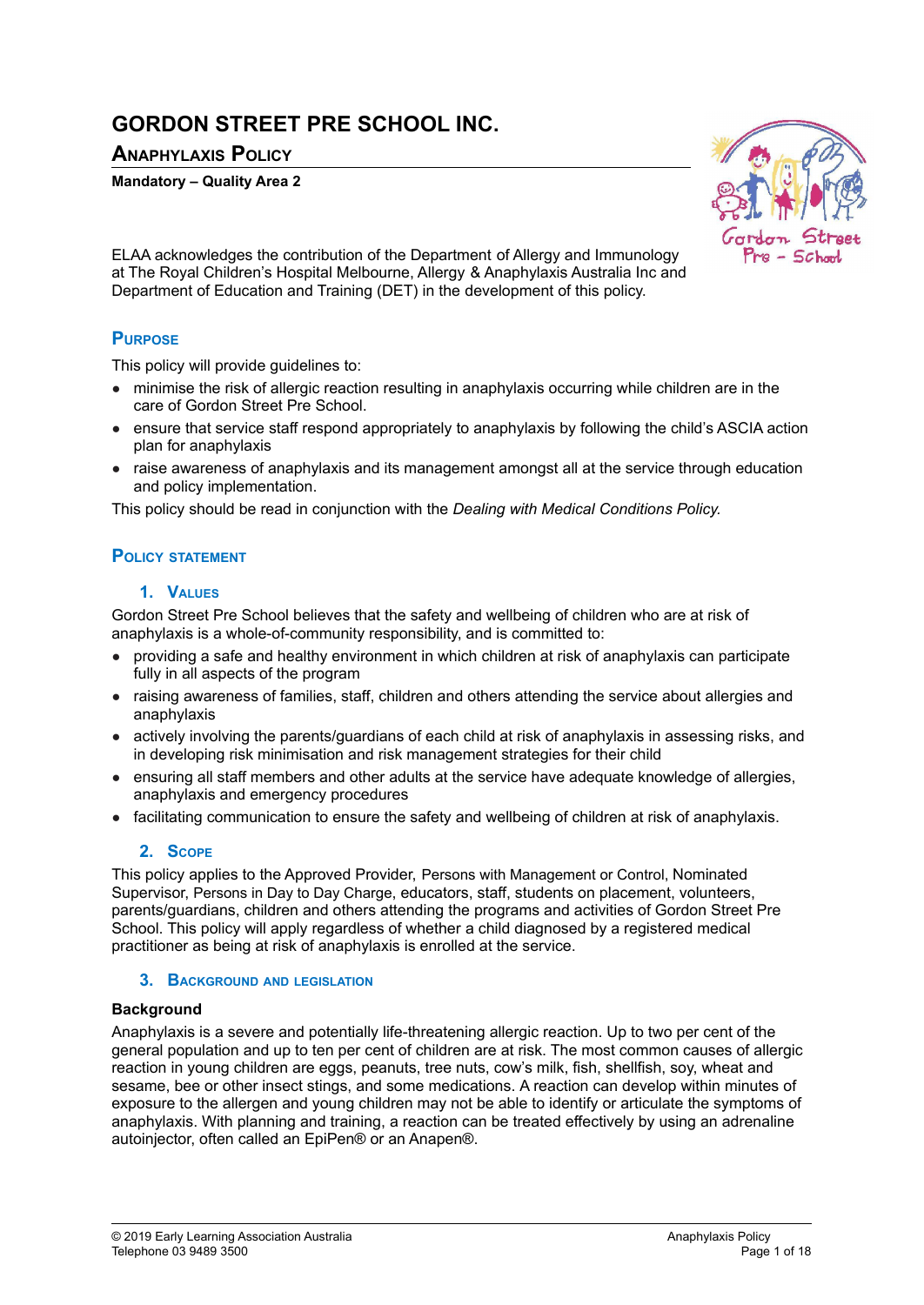In any service that is open to the general community it is not possible to achieve a completely allergen-free environment. A range of procedures and risk minimisation strategies, including strategies to minimise the presence of allergens in the service, can reduce the risk of anaphylactic reactions.

Legislation that governs the operation of approved children's services is based on the health, safety and welfare of children, and requires that children are protected from hazards and harm. The Approved Provider will ensure that there is at least one educator on duty at all times who has current approved anaphylaxis management training in accordance with the *Education and Care Services National Regulations 2011* (Regulation 136(1)(b)). As a demonstration of duty of care and best practice, ELAA recommends all educators have current approved anaphylaxis management training (refer to *Definitions*).

Approved anaphylaxis management training is listed on the ACECQA website (refer to *Sources*).

### **Legislation and standards**

Relevant legislation and standards include but are not limited to:

- *Education and Care Services National Law Act 2010*: Sections 167, 169
- *Education and Care Services National Regulations 2011*: Regulations 90–96, 102, 136, 137, 146, 147, 160–162, 168(2)(d), 173, 177, 181, 183, 184.
- *Health Records Act 2001* (Vic)
- *National Quality Standard*, including Quality Area 2: Children's Health and Safety
	- − Standard 2.1: Each child's health is promoted
	- − Element 2.1.1: Each child's health needs are supported
	- − Element 2.1.4: Steps are taken to control the spread of infectious diseases and to manage injuries and illness, in accordance with recognised guidelines
	- − Standard 2.3: Each child is protected
	- − Element 2.3.3: Plans to effectively manage incidents and emergencies are developed in consultation with relevant authorities, practised and implemented
- *Occupational Health and Safety Act 2004* (Vic)
- *Privacy and Data Protection Act 2014* (Vic)
- *Privacy Act 1988* (Cth)
- *Public Health and Wellbeing Act 2008* (Vic)
- *Public Health and Wellbeing Regulations 2009* (Vic)

The most current amendments to listed legislation can be found at:

- Victorian Legislation Victorian Law Today: http://www.legislation.vic.gov.au/
- Commonwealth Legislation ComLaw: http://www.comlaw.gov.au/
- **4. DEFINITIONS**

The terms defined in this section relate specifically to this policy. For commonly used terms e.g. Approved Provider, Nominated Supervisor, Regulatory Authority etc. refer to the *General Definitions* section of this manual.

**Adrenaline autoinjector:** An intramuscular injection device containing a single dose of adrenaline designed to be administered by people who are not medically trained. This device is commonly called an EpiPen® or an Anapen®. As EpiPen® and Anapen® products have different administration techniques, only one brand should be prescribed per individual and their ASCIA action plan for anaphylaxis (refer to *Definitions*) must be specific for the brand they have been prescribed.

Used adrenaline autoinjectors should be placed in a rigid sharps disposal unit or another rigid container if a sharps container is not available.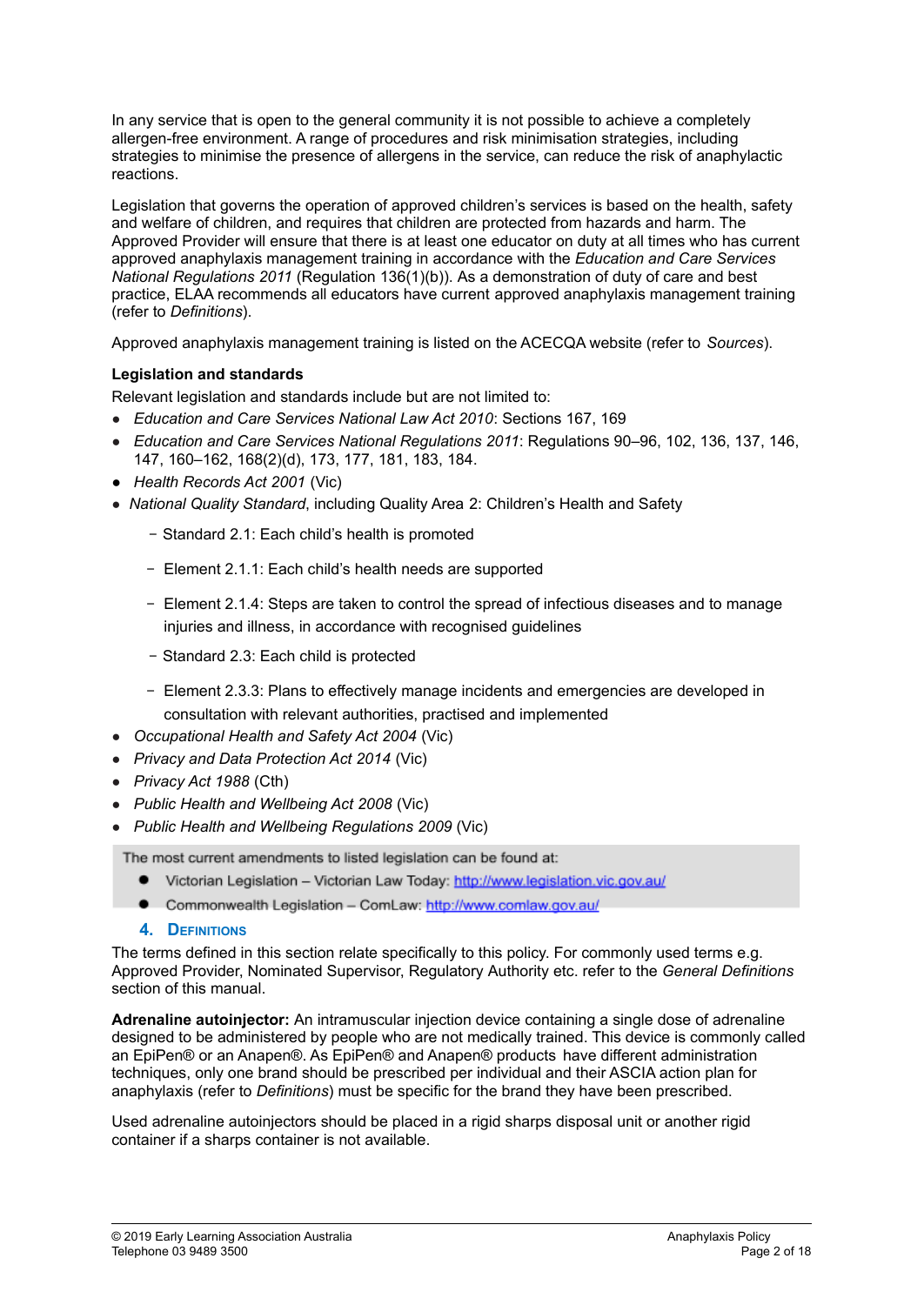**Adrenaline autoinjector kit:** An insulated container with an unused, in-date adrenaline autoinjector, a copy of the child's ASCIA action plan for anaphylaxis, and telephone contact details for the child's parents/guardians, doctor/medical personnel and the person to be notified in the event of a reaction if the parents/guardians cannot be contacted. If prescribed, an antihistamine should also be included in the kit. Autoinjectors must be stored away from direct heat and cold.

**Allergen:** A substance that can cause an allergic reaction.

**Allergy:** An immune system response to something in the environment which is usually harmless, eg: food, pollen, dust mite. These can be ingested, inhaled, injected or absorbed.

**Allergic reaction:** A reaction to an allergen. Common signs and symptoms include one or more of the following:

- *Mild to moderate signs & symptoms***:**
	- ο hives or welts
	- ο tingling mouth
	- ο swelling of the face, lips & eyes
	- ο abdominal pain, vomiting and/or diarrhoea are mild to moderate symptoms, however these are severe reactions to insects.
- **●** *Signs & symptoms of anaphylaxis are***:**
	- ο difficult/noisy breathing
	- ο swelling of the tongue
	- ο swelling/tightness in the throat
	- ο difficulty talking and/or hoarse voice
	- ο wheeze or persistent cough
	- ο persistent dizziness or collapse (child pale or floppy).

**Anapen®:** A type of adrenaline autoinjector (refer to *Definitions*) containing a single dose of adrenaline. The administration technique in an Anapen® is different to that of the EpiPen®. Two strengths are available: an Anapen® and an Anapen Jr®, and each is prescribed according to a child's weight. The Anapen Jr® is recommended for a child weighing 10–20kg. An AnaPen® is recommended for use when a child weighs more than 20kg.The child's ASCIA action plan for anaphylaxis (refer to *Definitions*) must be specific for the brand they have been prescribed.

**Anaphylaxis:** A severe, rapid and potentially life threatening allergic reaction that affects normal functioning of the major body systems, particularly the respiratory (breathing) and/or circulation systems.

**Anaphylaxis management training:** Training that includes recognition of allergic reactions, strategies for risk minimisation and risk management, procedures for emergency treatment and facilitates practise in the administration of treatment using an adrenaline autoinjector (refer to *Definitions*) trainer. Approved training is listed on the ACECQA website (refer to *Sources*).

**Approved anaphylaxis management training:** Training that is approved by the National Authority in accordance with Regulation 137(e) of the *Education and Care Services National Regulations 2011*, and is listed on the ACECQA website (refer to *Sources*).

**ASCIA action plan for anaphylaxis**: An individual medical management plan prepared and signed by the child's treating, registered medical practitioner that provides the child's name and confirmed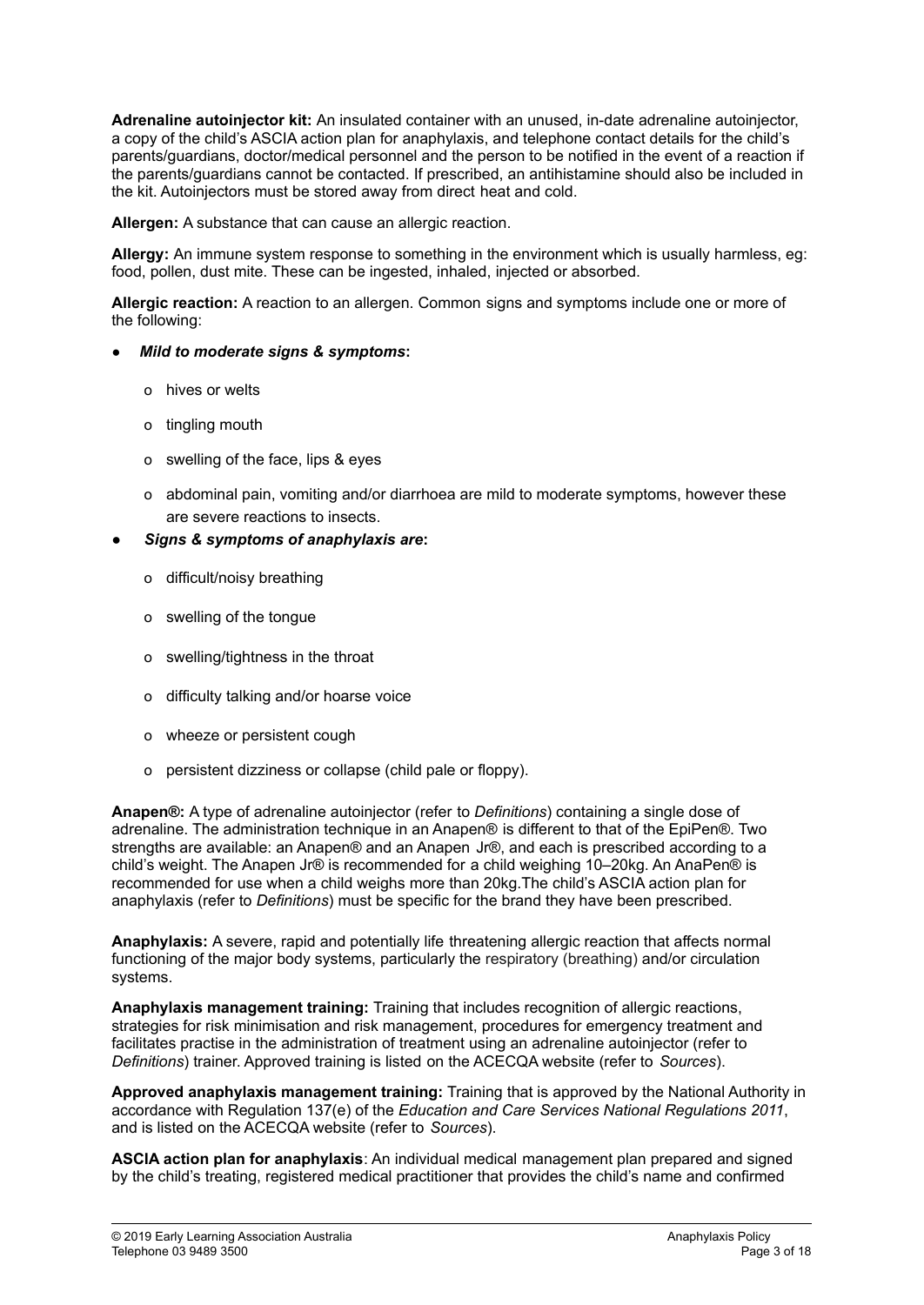allergies, a photograph of the child, a description of the prescribed anaphylaxis medication for that child and clear instructions on treating an anaphylactic episode. The plan must be specific for the brand of autoinjector prescribed for each child. Examples of plans specific to different adrenaline autoinjector brands are available for download on the Australasian Society of Clinical Immunology and Allergy (ASCIA) website:

[www.allergy.org.au/health-professionals/anaphylaxis-resources/ascia-action-plan-for-anaphylaxis](http://www.allergy.org.au/health-professionals/anaphylaxis-resources/ascia-action-plan-for-anaphylaxis)

**At risk child:** A child whose allergies have been medically diagnosed and who is at risk of anaphylaxis.

*AV How to Call Card***:** A card that the service has completed containing all the information that Ambulance Victoria will request when phoned on 000. Once completed, this card should be kept within easy access of all service telephone/s. A sample card can be downloaded from: <http://www.ambulance.vic.gov.au/Education/Calling-Triple-0.html>

**Communication plan:** A plan that forms part of the policy outlining how the service will communicate with parents/guardians and staff in relation to the policy. The communication plan also describes how parents/guardians and staff will be informed about risk minimisation plans and emergency procedures to be followed when a child diagnosed as at risk of anaphylaxis is enrolled at a service.

**Duty of care:** A common law concept that refers to the responsibilities of organisations to provide people with an adequate level of protection against harm and all reasonable foreseeable risk of injury.

**EpiPen®:** A type of adrenaline autoinjector (refer to *Definitions*) containing a single dose of adrenaline which is delivered via a spring-activated needle that is concealed until administration is required. Two strengths are available: an EpiPen® and an EpiPen Jr®, and each is prescribed according to a child's weight. The EpiPen Jr® is recommended for a child weighing 10–20kg. An EpiPen® is recommended for use when a child weighs more than 20kg. The child's ASCIA action plan for anaphylaxis (refer to *Definitions*) must be specific for the brand they have been prescribed.

**First aid management of anaphylaxis course**: Accredited training in first aid management of anaphylaxis including competency in the use of an adrenaline autoinjector.

**Intolerance:** Often confused with allergy, intolerance is an adverse reaction to ingested foods or chemicals experienced by the body but not involving the immune system.

**No food sharing:** A rule/practice in which all children only eats food that is supplied/permitted by their parents/guardians and does not share food with, or accept food from, any other person.

**Nominated staff member:** (In relation to this policy) a staff member nominated to be the liaison between parents/guardians of a child at risk of anaphylaxis and the Approved Provider. This person also checks regularly to ensure that the adrenaline autoinjector kit is complete and that the device itself is unused and in date, and leads practice sessions for staff who have undertaken anaphylaxis management training.

**Risk minimisation:** The practice of developing and implementing a range of strategies to reduce hazards for a child at risk of anaphylaxis, by removing, as far as is practicable, major allergen sources from the service.

**Risk minimisation plan:** A service-specific plan that documents a child's allergy, practical strategies to minimise risk of exposure to allergens at the service and details of the person/s responsible for implementing these strategies. A risk minimisation plan should be developed by the Approved Provider/Nominated Supervisor in consultation with the parents/guardians of the child at risk of anaphylaxis and service staff. The plan should be developed upon a child's enrolment or initial diagnosis, and reviewed at least annually and always on re-enrolment. A sample risk minimisation plan is provided as Attachment 3.

**Staff record:** A record which the Approved Provider of a centre-based service must keep containing information about the Nominated Supervisor, staff, volunteers and students at a service, as set out under Division 9 of the National Regulations.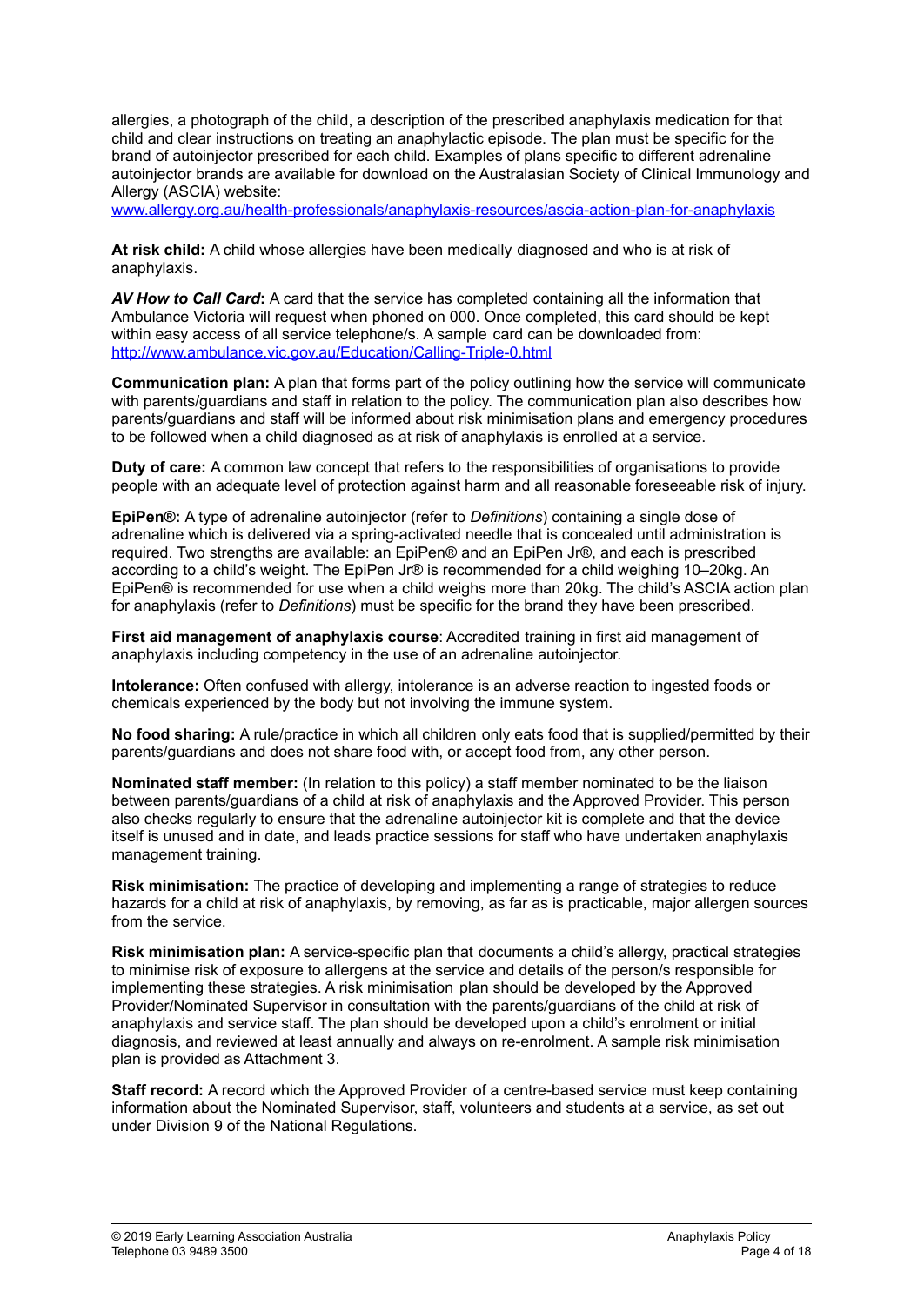#### **5. SOURCES AND RELATED POLICIES**

#### **Sources**

- ACECQA provides lists of approved first aid training, approved emergency asthma management training and approved anaphylaxis management training on their website: <http://acecqa.gov.au/qualifications/approved-first-aid-qualifications/>
- Allergy & Anaphylaxis Australia Inc is a not-for-profit support organisation for families of children with food-related anaphylaxis. Resources include a telephone support line and items available for sale including storybooks, and EpiPen® trainers: [www.allergyfacts.org.au](http://www.allergyfacts.org.au)
- Australasian Society of Clinical Immunology and Allergy (ASCIA): [www.allergy.org.au](http://www.allergy.org.au) provides information and resources on allergies. Action plans for anaphylaxis can be downloaded from this site. Also available is a procedure for the First Aid Treatment for anaphylaxis (refer to Attachment 4). Contact details of clinical immunologists and allergy specialists are also provided.
- Department of Education and Training (DET) provides information related to anaphylaxis and anaphylaxis training:

<http://www.education.vic.gov.au/childhood/providers/health/Pages/anaphylaxis.aspx>

- Department of Allergy and Immunology at The Royal Children's Hospital Melbourne ([www.rch.org.au/allergy\)](http://www.rch.org.au/allergy) provides information about allergies and services available at the hospital. This department can evaluate a child's allergies and provide an adrenaline autoinjector prescription. Kids Health Info fact sheets are also available from the website, including the following:
	- *Allergic and anaphylactic reactions* (July 2019): [https://www.rch.org.au/kidsinfo/fact\\_sheets/Allergic\\_and\\_anaphylactic\\_reactions/](https://www.rch.org.au/kidsinfo/fact_sheets/Allergic_and_anaphylactic_reactions/)

The Royal Children's Hospital has been contracted by the Department of Education and Training (DET) to provide an Anaphylaxis Advice & Support Line to central and regional DET staff, school principals and representatives, school staff, children's services staff and parents/guardians wanting support. The Anaphylaxis Advice & Support Line can be contacted on 1300 725 911 or 9345 4235, or by email: [carol.whitehead@rch.org.au](mailto:carol.whitehead@rch.org.au)

### **Service policies**

- *● Administration of First Aid Policy*
- *● Administration of Medication Policy*
- *● Asthma Policy*
- *● Dealing with Medical Conditions Policy*
- *● Diabetes Policy*
- *● Enrolment and Orientation Policy*
- *● Excursions and Service Events Policy*
- *● Food Safety Policy*
- *● Hygiene Policy*
- *● Incident, Injury, Trauma and Illness Policy*
- *● Inclusion and Equity Policy*
- *● Nutrition and Active Play Policy*
- *● Privacy and Confidentiality Policy*
- *● Supervision of Children Policy*

# **PROCEDURES**

**The Approved Provider or Persons with Management and Control is responsible for:**

- ensuring that an anaphylaxis policy, which meets legislative requirements and includes a risk minimisation plan (refer to Attachment 3) and communication plan, is developed and displayed at the service, and reviewed regularly
- providing approved anaphylaxis management training (refer to *Definitions*) to staff as required under the National Regulations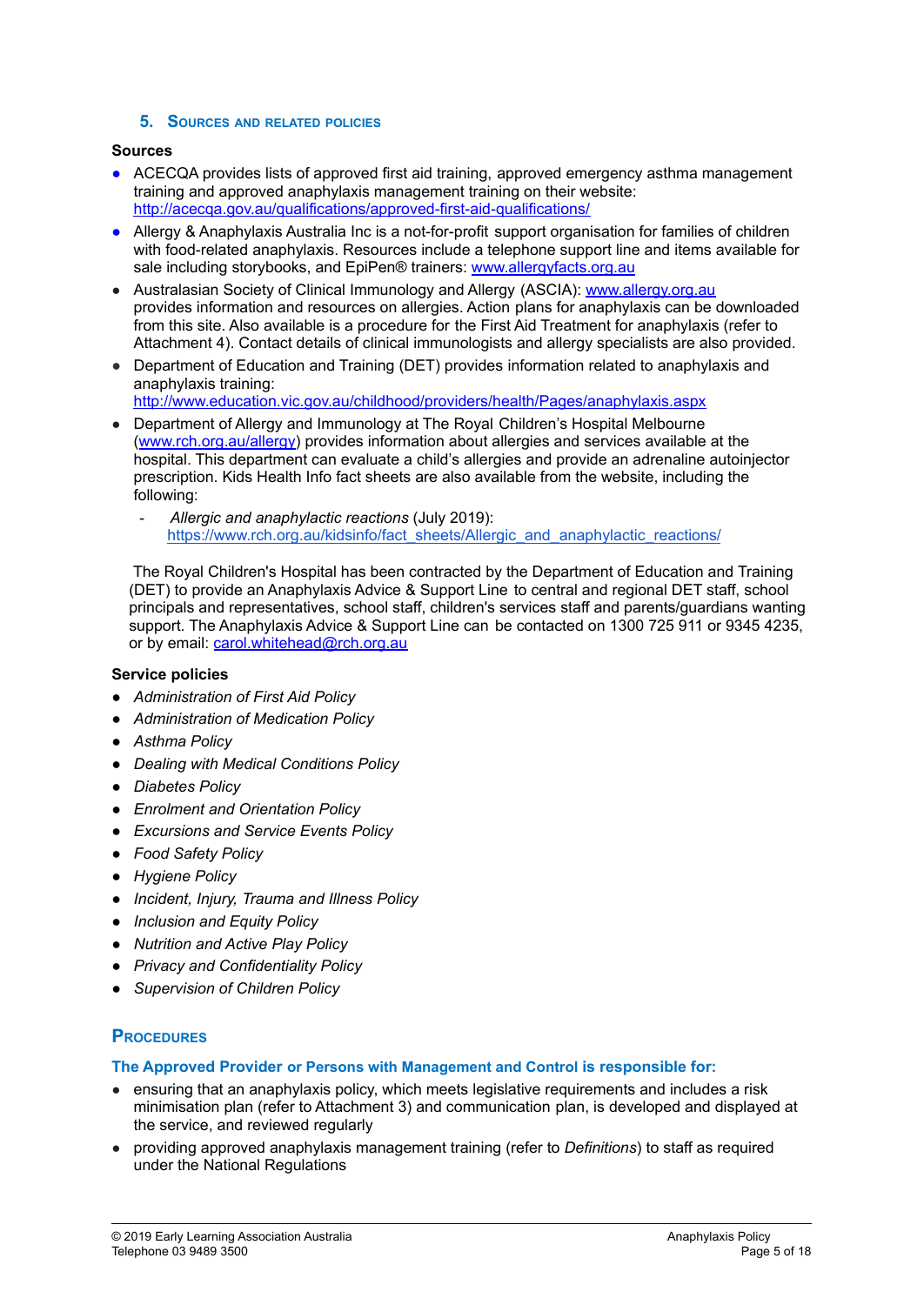- ensuring that at least one educator with current approved anaphylaxis management training (refer to *Definitions*) is in attendance and immediately available at all times the service is in operation (Regulations 136, 137)
- *●* ensuring the Nominated Supervisor, educators, staff members, students and volunteers at the service are provided with a copy of the *Anaphylaxis Policy* and the *Dealing with Medical Conditions Policy*
- ensuring parents/guardians and others at the service are provided with a copy of the *Anaphylaxis Policy* and the *Dealing with Medical Conditions Policy* (Regulation 91)
- ensuring that staff practice administration of treatment for anaphylaxis using an adrenaline autoinjector trainer at least annually, and preferably quarterly, and that participation is documented on the staff record
- ensuring the details of approved anaphylaxis management training (refer to *Definitions*) are included on the staff record (refer to *Definitions*), including details of training in the use of an autoinjector (Regulations 146, 147)
- ensuring that parents/guardians or a person authorised in the enrolment record provide written consent to the medical treatment or ambulance transportation of a child in the event of an emergency (Regulation 161), and that this authorisation is kept in the enrolment record for each child
- ensuring that parents/guardians or a person authorised in the child's enrolment record provide written authorisation for excursions outside the service premises (Regulation 102) (refer to *Excursions and Service Events Policy*)
- identifying children at risk of anaphylaxis during the enrolment process and informing staff
- following appropriate reporting procedures set out in the *Incident, Injury, Trauma and Illness Policy* in the event that a child is ill, or is involved in a medical emergency or an incident at the service that results in injury or trauma.

#### **In services where a child diagnosed as at risk of anaphylaxis is enrolled, the Approved Provider is also responsible for:**

- displaying a notice prominently at the service stating that a child diagnosed as at risk of anaphylaxis is being cared for and/or educated by the service (Regulation 173(2)(f))
- ensuring the *Enrolment checklist for children diagnosed as at risk of anaphylaxis* (refer to Attachment 2) is completed
- ensuring an ASCIA action plan for anaphylaxis, risk management plan (refer to Attachment 3) and communications plan are developed for each child at the service who has been medically diagnosed as at risk of anaphylaxis, in consultation with that child's parents/guardians and with a registered medical practitioner (Attachment 3)
- ensuring that all children diagnosed as at risk of anaphylaxis have details of their allergy, their ASCIA action plan for anaphylaxis and their risk minimisation plan filed with their enrolment record (Regulation 162)
- ensuring a medication record is kept for each child to whom medication is to be administered by the service (Regulation 92)
- ensuring parents/guardians of all children at risk of anaphylaxis provide an unused, in-date adrenaline autoinjector at all times their child is attending the service. Where this is not provided, children will be unable to attend the service
- ensuring that the child's ASCIA action plan for anaphylaxis is specific to the brand of adrenaline autoinjector prescribed by the child's medical practitioner
- implementing a procedure for first aid treatment for anaphylaxis consistent with current national recommendations (refer to Attachment 4) and ensuring all staff are aware of the procedure
- ensuring adequate provision and maintenance of adrenaline autoinjector kits (refer to *Definitions*)
- ensuring the expiry date of the adrenaline autoinjector is checked regularly and replaced when required and the liquid in the EpiPen/EpiPen Jnr is clear
- ensuring that a sharps disposal unit is available at the service for the safe disposal of used adrenaline autoinjectors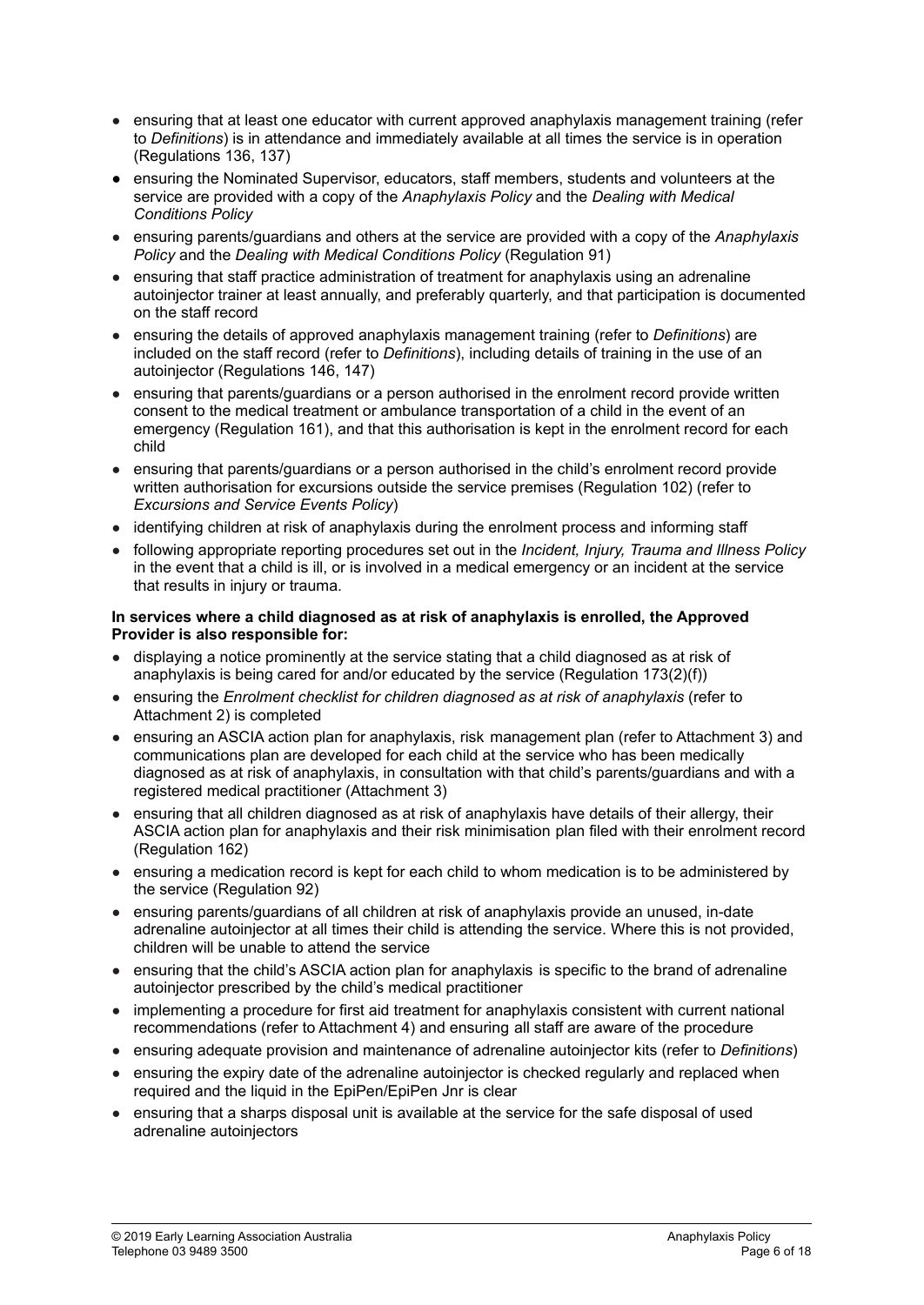- implementing a communication plan and encouraging ongoing communication between parents/guardians and staff regarding the current status of the child's allergies, this policy and its implementation (Regulation 90 (c) (iv A-B))
- identifying and minimising allergens (refer to *Definitions*) at the service, where possible
- *●* ensuring measures are in place to prevent cross-contamination of any food given to children diagnosed as at risk of anaphylaxis (refer to *Nutrition and Active Play Policy* and *Food Safety Policy*)
- ensuring that children at risk of anaphylaxis are not discriminated against in any way
- ensuring that children at risk of anaphylaxis can participate in all activities safely and to their full potential
- immediately communicating any concerns with parents/guardians regarding the management of children diagnosed as at risk of anaphylaxis attending the service
- ensuring that medication is not administered to a child at the service unless it has been authorised and administered in accordance with Regulations 95 and 96 (refer to *Administration of Medication Policy* and *Dealing with Medical Conditions Policy*)
- ensuring that parents/guardians of a child and emergency services are notified as soon as is practicable if medication has been administered to that child in an anaphylaxis emergency without authorisation from a parent/guardian or authorised nominee (Regulation 94)
- ensuring that a medication record is kept that includes all details required by Regulation 92(3) for each child to whom medication is to be administered
- ensuring that written notice is given to a parent/guardian as soon as is practicable if medication is administered to a child in the case of an emergency
- responding to complaints and notifying Department of Education and Training, in writing and within 24 hours, of any incident or complaint in which the health, safety or wellbeing of a child may have been at risk
- displaying the Australasian Society of Clinical Immunology and Allergy (ASCIA) (refer to *Sources*) generic poster *Action Plan for Anaphylaxis* in key locations at the service
- displaying Ambulance Victoria's *AV How to Call Card* (refer to *Definitions*) near all service telephones
- complying with the risk minimisation procedures outlined in Attachment 1
- ensuring that educators/staff who accompany children at risk of anaphylaxis outside the service carry a fully equipped adrenaline autoinjector kit (refer to *Definitions*) along with the ASCIA action plan for anaphylaxis for each child diagnosed as at risk of anaphylaxis.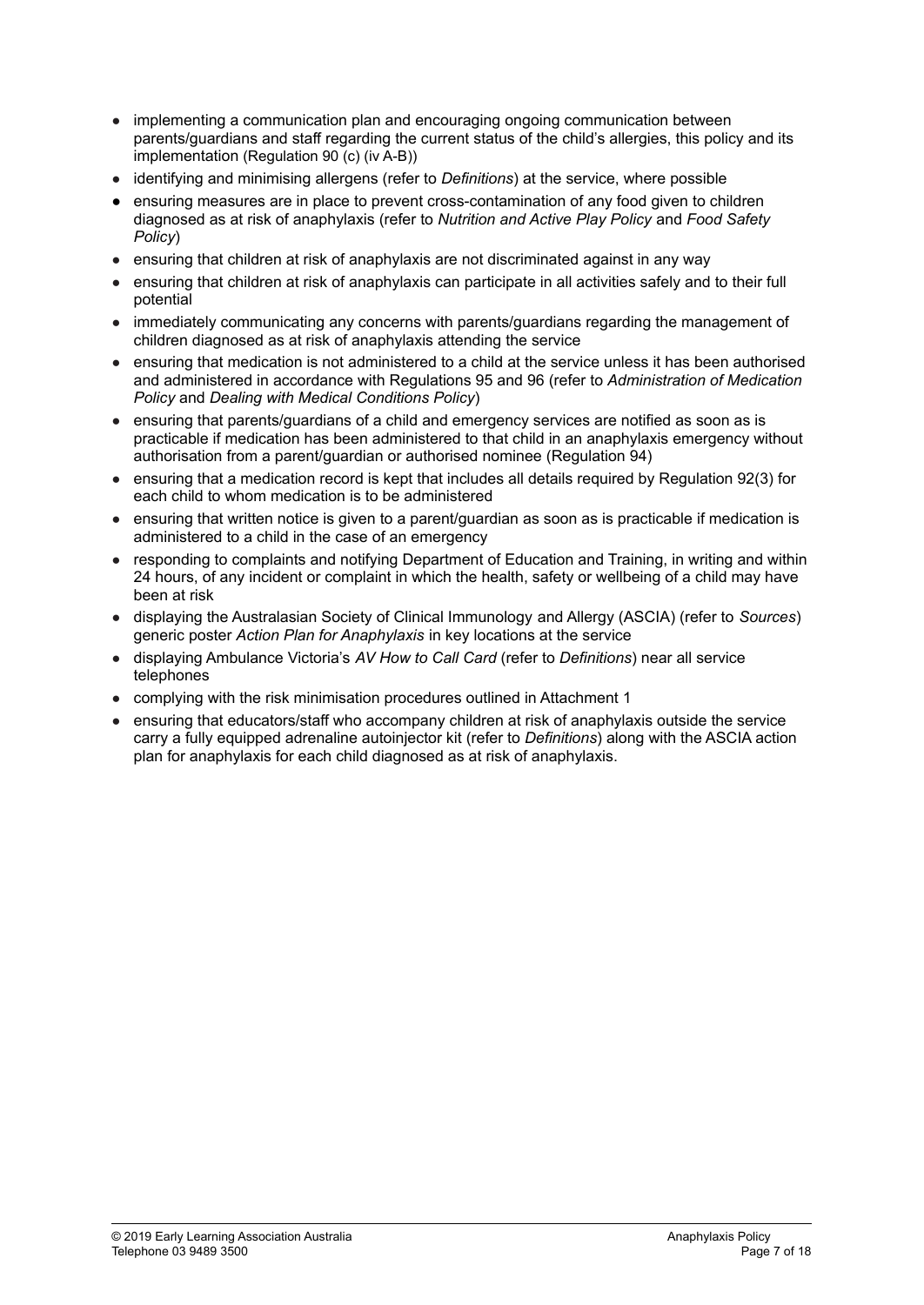#### **Risk assessment**

The National Law and National Regulations do not reguire a service to maintain a stock of adrenaline autoiniectors at the service premises to use in an emergency. However, ELAA recommends that the Approved Provider undertakes a risk assessment in consultation with the Nominated Supervisor, Certified Supervisors and other educators, to inform a decision on whether the service should carry its own supply of these devices. This decision will also be informed by considerations such as distance to the nearest medical facility and response times required for ambulance services to reach the service premises etc.

If the Approved Provider decides that the service should maintain its own supply of adrenaline autoinjectors, it is the responsibility of the Approved Provider to ensure that:

- adequate stock of the adrenaline autoinjector is on hand, and that it is unused and in date
- appropriate procedures are in place to define the specific circumstances under which the device supplied by the service will be used
- the autoinjector is administered in accordance with the written instructions provided on it and with the generic ASCIA action plan for anaphylaxis
- the service follows the procedures outlined in the Administration of Medication Policy, which explains the steps to follow when medication is administered to a child in an emergency
- parents/guardians are informed that the service maintains a supply of adrenaline autoinjectors, of the brand that the service carries and of the procedures for the use of these devices in an emergency.

#### **The Nominated Supervisor and Persons in Day to Day Charge is responsible for:**

- ensuring the *Enrolment checklist for children diagnosed as at risk of anaphylaxis* (refer to Attachment 2) is completed
- **●** ensuring that all educators' approved first aid qualifications, anaphylaxis management training and emergency asthma management training are current, meet the requirements of the National Act (Section 169(4)) and National Regulations (Regulation 137), and are approved by ACECQA (refer to *Sources*)
- ensuring that medication is not administered to a child at the service unless it has been authorised and administered in accordance with Regulations 95 and 96 (refer to *Administration of Medication Policy* and *Dealing with Medical Conditions Policy*)
- **●** ensuring that parents/guardians of a child and emergency services are notified as soon as is practicable if medication has been administered to that child in an anaphylaxis emergency without authorisation from a parent/guardian or authorised nominee (Regulation 94)
- ensuring educators and staff are aware of the procedures for first aid treatment for anaphylaxis (refer to Attachment 4)
- **●** ensuring an adrenaline autoinjector kit (refer to *Definitions*) is taken on all excursions and other offsite activities (refer to *Excursions and Service Events Policy*)
- compiling a list of children at risk of anaphylaxis and placing it in a secure but readily accessible location known to all staff. This should include the ASCIA action plan for anaphylaxis for each child
- ensuring that all staff, including casual and relief staff, are aware of children diagnosed as at risk of anaphylaxis, their allergies and symptoms, and the location of their adrenaline autoinjector kits and ASCIA action plans for anaphylaxis
- ensuring measures are in place to prevent cross-contamination of any food given to children diagnosed as at risk of anaphylaxis (refer to *Nutrition and Active Play Policy* and *Food Safety Policy*)
- organising anaphylaxis management information sessions for parents/guardians of children enrolled at the service, where appropriate
- ensuring that all persons involved in the program, including parents/guardians, volunteers and students on placement are aware of children diagnosed as at risk of anaphylaxis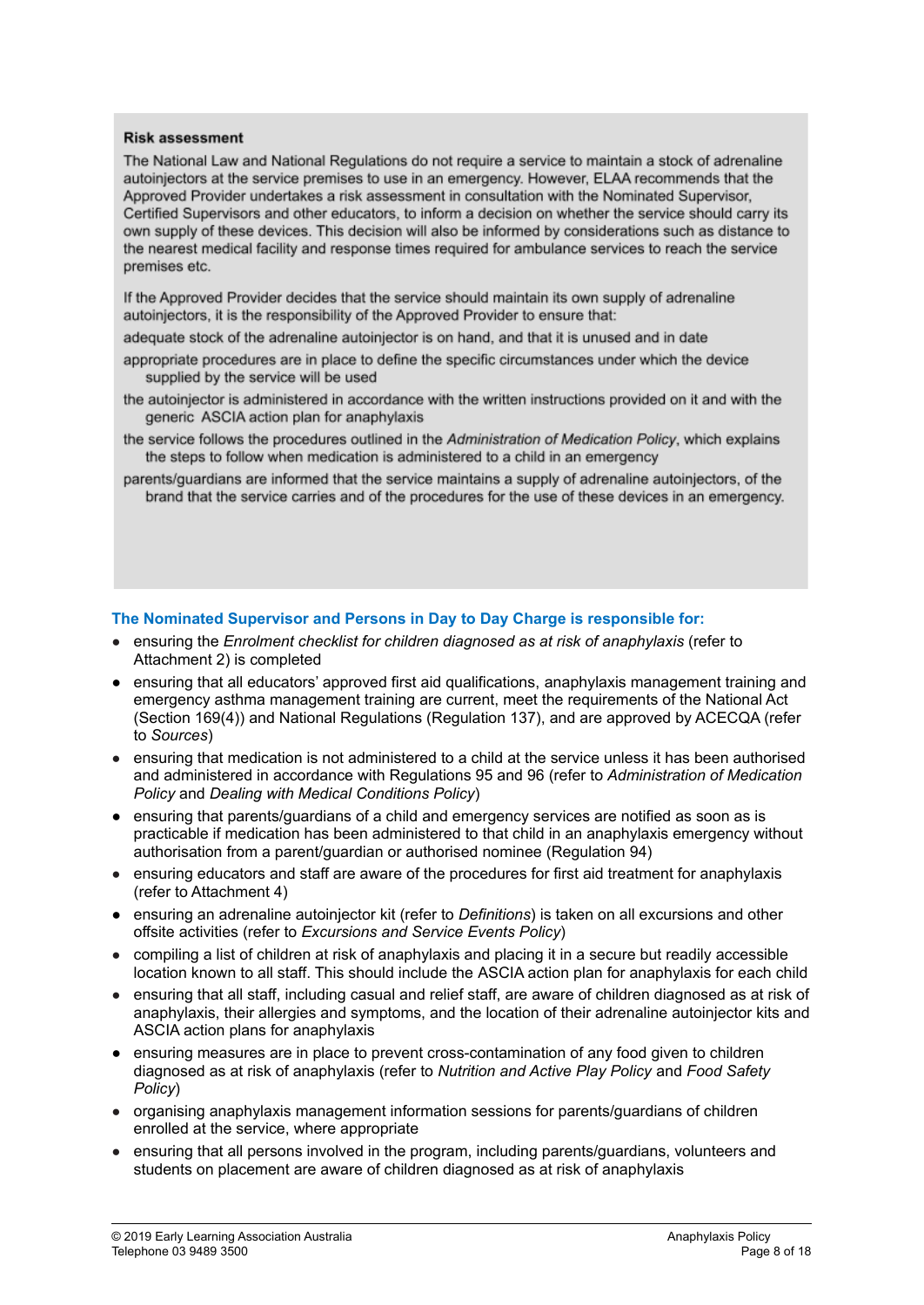- ensuring programmed activities and experiences take into consideration the individual needs of all children, including children diagnosed as at risk of anaphylaxis
- following the child's ASCIAS action plan for anaphylaxis in the event of an allergic reaction, which may progress to an anaphylactic episode
- practising the administration of an adrenaline autoinjector using an autoinjector trainer and 'anaphylaxis scenarios' on a regular basis, at least annually and preferably quarterly
- ensuring staff dispose of used adrenaline autoinjectors appropriately in the sharps disposal unit provided at the service by the Approved Provider
- ensuring that the adrenaline autoinjector kit is stored in a location that is known to all staff, including casual and relief staff, is easily accessible to adults both indoors and outdoors (not locked away) but inaccessible to children, and away from direct sources of heat and cold
- ensuring that parents/guardians or an authorised person named in the child's enrolment record provide written authorisation for children to attend excursions outside the service premises (Regulation 102) (refer to *Excursions and Service Events Policy*)
- providing information to the service community about resources and support for managing allergies and anaphylaxis
- complying with the risk minimisation procedures outlined in Attachment 1.

### **Educators and all other Staff are responsible for:**

- reading and complying with the *Anaphylaxis Policy* and the *Dealing with Medical Conditions Policy*
- maintaining current approved anaphylaxis management qualifications (refer to *Definitions*)
- practising the administration of an adrenaline autoinjector using an autoinjector trainer and 'anaphylaxis scenarios' on a regular basis, at least annually and preferably quarterly
- ensuring they are aware of the procedures for first aid treatment for anaphylaxis (refer to Attachment 4)
- completing the *Enrolment checklist for children diagnosed as at risk of anaphylaxis* (refer to Attachment 2) with parents/guardians
- knowing which children are diagnosed as at risk of anaphylaxis, their allergies and symptoms, and the location of their adrenaline autoinjector kits and medical management action plans
- identifying and, where possible, minimising exposure to allergens (refer to *Definitions*) at the service
- following procedures to prevent the cross-contamination of any food given to children diagnosed as at risk of anaphylaxis (refer to *Nutrition and Active Play Policy* and *Food Safety Policy*)
- assisting with the development of a risk minimisation plan (refer to Attachment 3) for children diagnosed as at risk of anaphylaxis at the service
- following the child's ASCIA action plan for anaphylaxis in the event of an allergic reaction, which may progress to an anaphylactic episode
- disposing of used adrenaline autoinjectors in the sharps disposal unit provided at the service by the Approved Provider
- following appropriate first aid procedures in the event that a child who has not been diagnosed as at risk of anaphylaxis appears to be having an anaphylactic episode (refer to Attachment 4)
- informing the Approved Provider and the child's parents/guardians following an anaphylactic episode
- taking the adrenaline autoinjector kit (refer to *Definitions*) for each child at risk of anaphylaxis on excursions or to other offsite service events and activities
- providing information to the service community about resources and support for managing allergies and anaphylaxis
- complying with the risk minimisation procedures outlined in Attachment 1
- contacting parents/guardians immediately if an unused, in-date adrenaline autoinjector has not been provided to the service for a child diagnosed as at risk of anaphylaxis. Where this is not provided, children will be unable to attend the service
- discussing with parents/guardians the requirements for completing the enrolment form and medication record for their child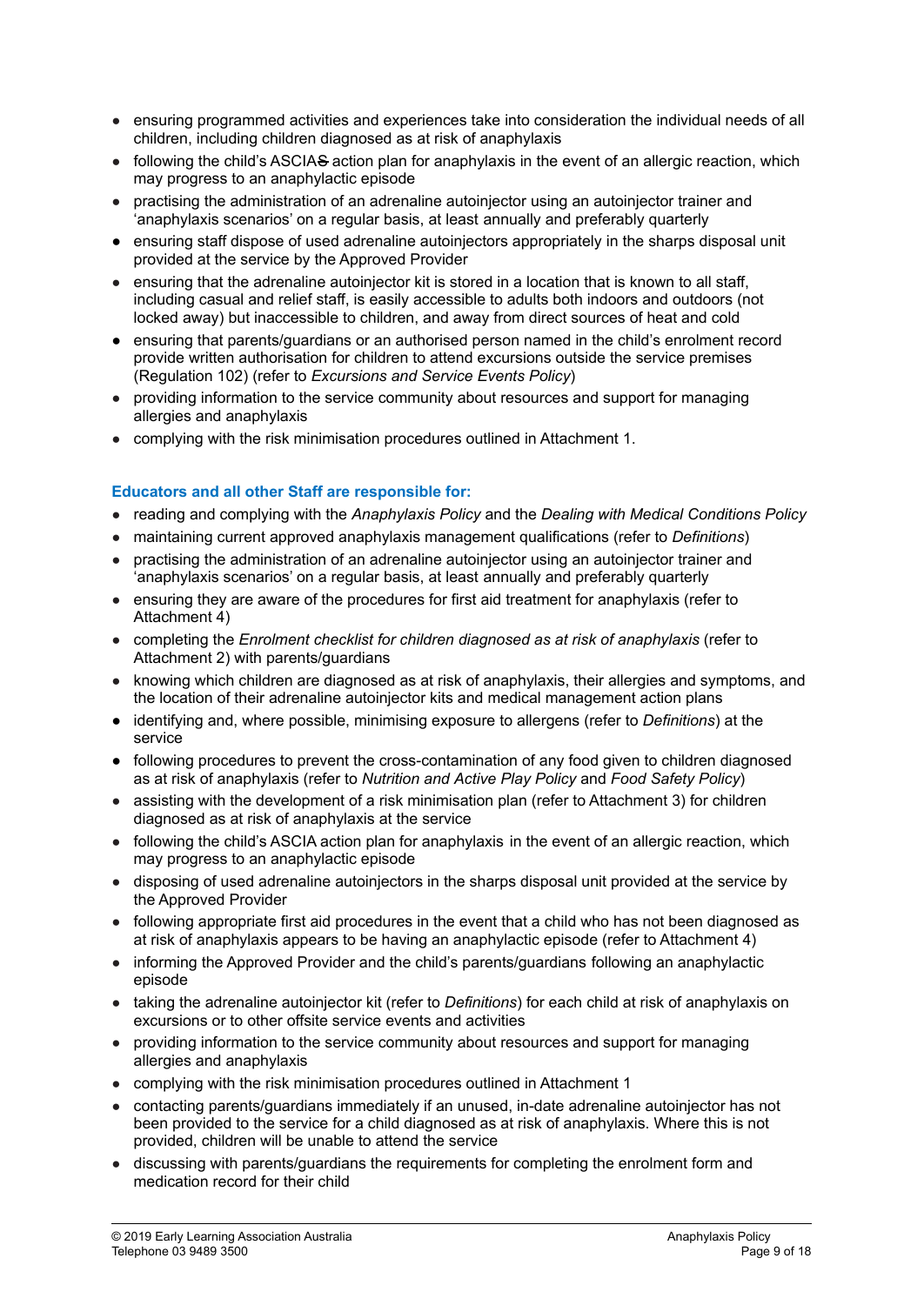- consulting with the parents/guardians of children diagnosed as at risk of anaphylaxis in relation to the health and safety of their child, and communicating any concerns
- ensuring that children diagnosed as at risk of anaphylaxis are not discriminated against in any way and are able to participate fully in all activities.

# **Parents/guardians of a child at risk of anaphylaxis are responsible for:**

- informing staff, either on enrolment or on initial diagnosis, of their child's allergies
- completing all details on the child's enrolment form, including medical information and written authorisations for medical treatment, ambulance transportation and excursions outside the service premises
- assisting the Approved Provider and staff to develop an anaphylaxis risk minimisation plan (refer to Attachment 3)
- providing staff with an ASCIA action plan for anaphylaxis signed by a registered medical practitioner and with written consent to use medication prescribed in line with this action plan
- providing staff with an unused, in-date and complete adrenaline autoinjector kit
- ensuring that the child's ASCIA action plan for anaphylaxis is specific to the brand of adrenaline autoinjector prescribed by the child's medical practitioner
- regularly checking the adrenaline autoinjector's expiry date and colour of EpiPen adrenaline
- assisting staff by providing information and answering questions regarding their child's allergies
- notifving staff of any changes to their child's allergy status and providing a new anaphylaxis medical management action plan in accordance with these changes
- communicating all relevant information and concerns to staff, particularly in relation to the health of their child
- complying with the service's policy where a child who has been prescribed an adrenaline autoinjector is not permitted to attend the service or its programs without that device
- complying with the risk minimisation procedures outlined in Attachment 1
- ensuring they are aware of the procedures for first aid treatment for anaphylaxis (refer to Attachment 4).

### **Parents/guardians are responsible for:**

- reading and complying with this policy and all procedures, including those outlined in Attachment 1
- bringing relevant issues and concerns to the attention of both staff and the Approved Provider

#### **Volunteers and students, while at the service, are responsible for following this policy and its procedures.**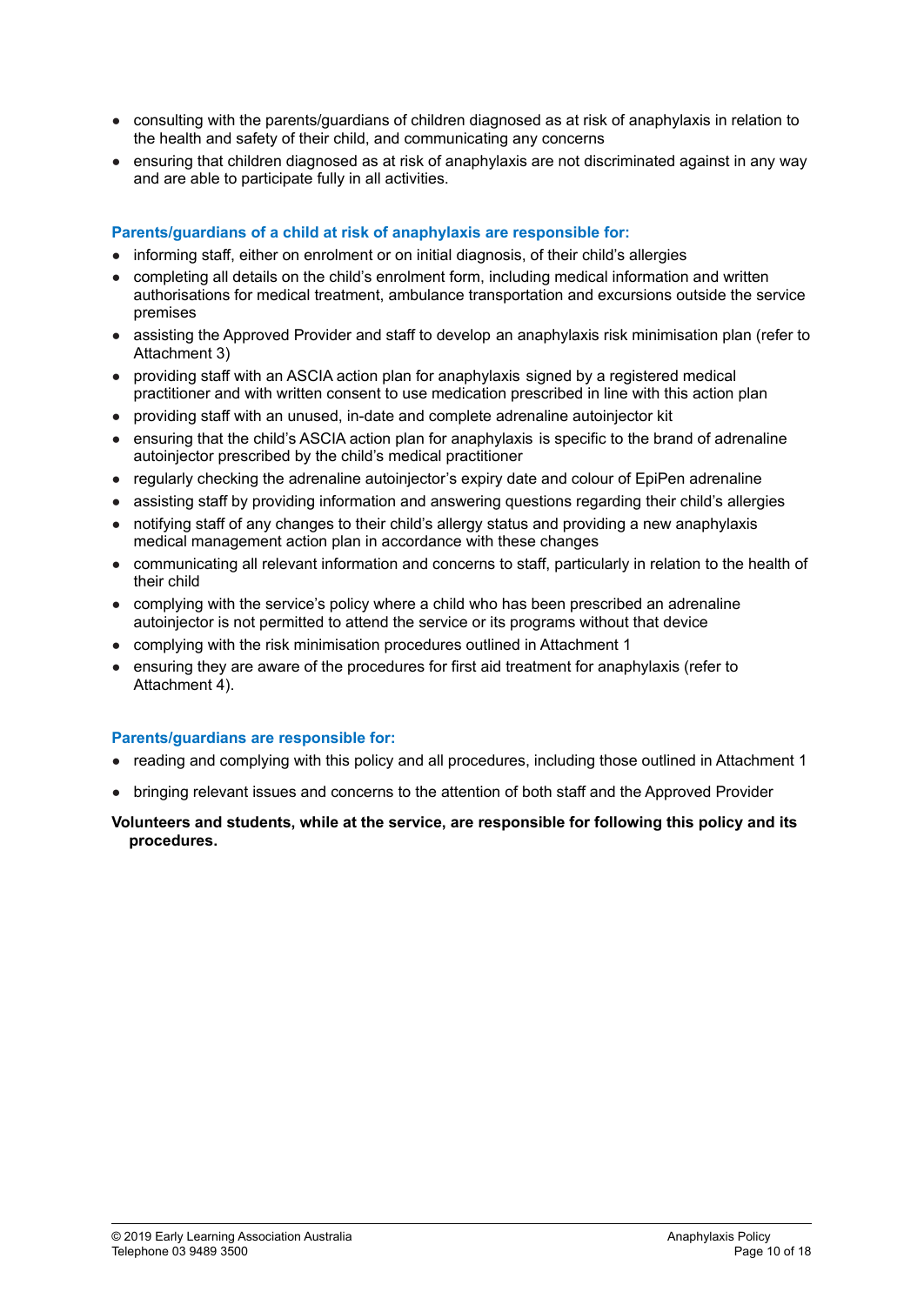# **EVALUATION**

In order to assess whether the values and purposes of the policy have been achieved, the Approved Provider will:

- selectively audit enrolment checklists (for example, annually) to ensure that documentation is current and complete
- regularly seek feedback from everyone affected by the policy regarding its effectiveness
- monitor the implementation, compliance, complaints and incidents in relation to this policy
- keep the policy up to date with current legislation, research, policy and best practice
- **●** revise the policy and procedures as part of the service's policy review cycle or following an anaphylactic episode at the service, or as otherwise required
- **●** notify parents/guardians at least 14 days before making any changes to this policy or its procedures.

# **ATTACHMENTS**

- Attachment 1: Risk minimisation procedures
- Attachment 2: Enrolment checklist for children diagnosed as at risk of anaphylaxis
- Attachment 3: Sample risk minimisation plan
- Attachment 4: First Aid Treatment for Anaphylaxis download from the Australasian Society of Clinical Immunology and Allergy:

<http://www.allergy.org.au/health-professionals/anaphylaxis-resources/first-aid-for-anaphylaxis>

# **AUTHORISATION**

This policy was adopted by the Approved Provider of Gordon Street Pre School **21 JUNE 2021**

### **REVIEW DATE: 21 JUNE 2023**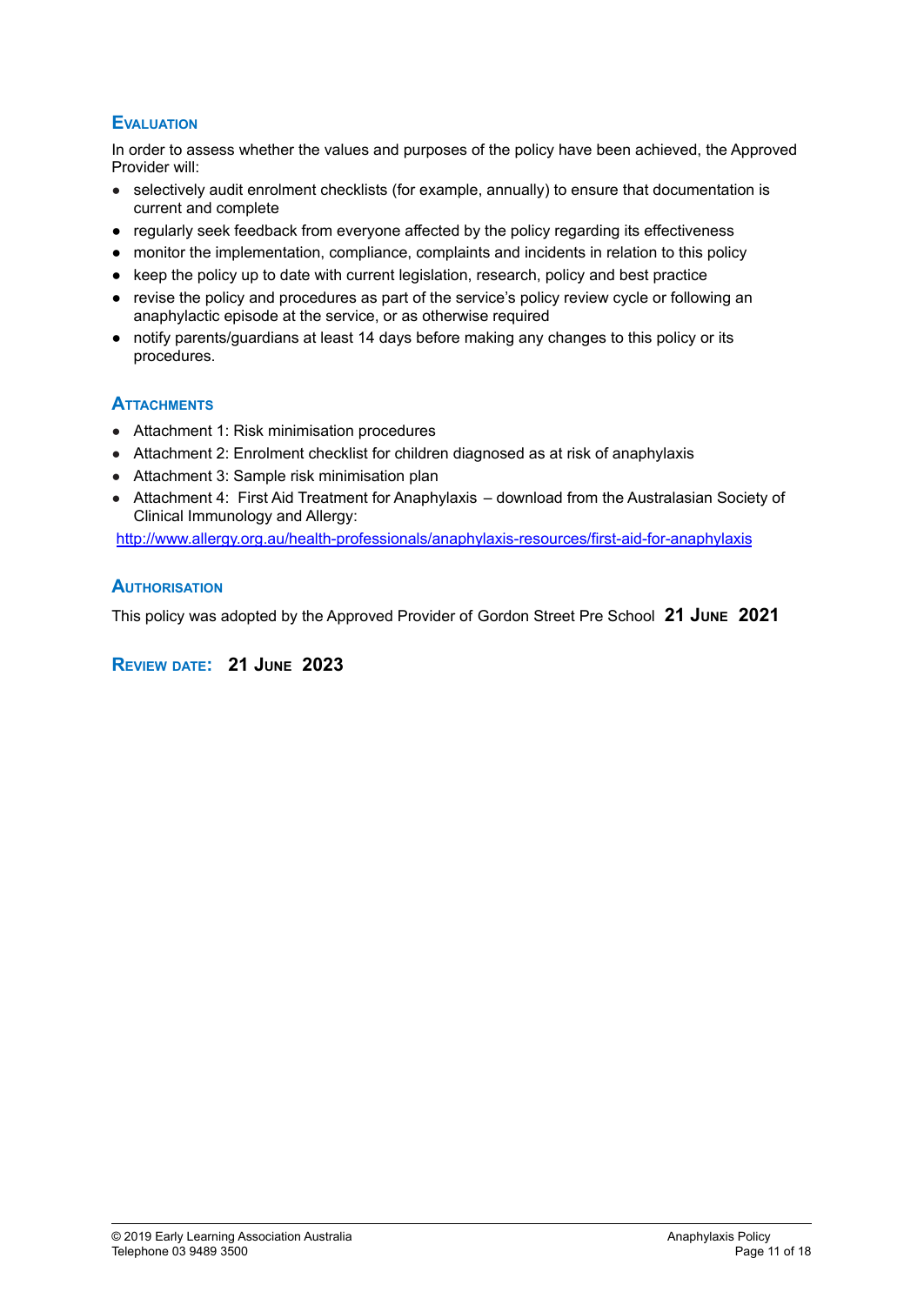# **ATTACHMENT 1 Risk minimisation procedures**



The following procedures should be developed in consultation with the parents/guardians of children in the service who have been diagnosed as at risk of anaphylaxis, and implemented to protect those children from accidental exposure to allergens. These procedures should be regularly reviewed to identify any new potential for accidental exposure to allergens.

#### **In relation to the child diagnosed as at risk of anaphylaxis:**

- the child should only eat food that has been specifically prepared for him/her. Some parents/guardians may choose to provide all food for their child
- ensure there is no food sharing (refer to *Definitions*), or sharing of food utensils or containers at the service
- where the service is preparing food for the child:
	- − ensure that it has been prepared according to the instructions of parents/guardians
	- − parents/guardians are to check and approve the instructions in accordance with the risk minimisation plan
- bottles, other drinks, lunch boxes and all food provided by parents/guardians should be clearly labelled with the child's name
- consider placing a severely allergic child away from a table with food allergens. However, be mindful that children with allergies should not be discriminated against in any way and should be included in all activities
- ensure appropriate supervision of the child diagnosed as at risk of anaphylaxis on special occasions such as excursions and other service events
- children diagnosed as at risk of anaphylaxis who are allergic to insect/sting bites should wear shoes and long-sleeved, light-coloured clothing while at the service.

#### **In relation to other practices at the service:**

- ensure tables and bench tops are thoroughly cleaned after every use
- ensure that all children and adults wash hands upon arrival at the service, and before and after eating
- supervise all children at meal and snack times, and ensure that food is consumed in specified areas. To minimise risk, children should not move around the service with food
- do not use food of any kind as a reward at the service
- request that all parents/guardians avoid bringing food to the service that contains specified allergens or ingredients as outlined in the risk minimisation plans of children diagnosed as at risk of anaphylaxis
- restrict the use of food and food containers, boxes and packaging in crafts, cooking and science experiments, according to the allergies of children at the service
- ensure staff discuss the use of foods in children's activities with parents/guardians of at risk children. Any food used at the service should be consistent with the risk management plans of children diagnosed as at risk of anaphylaxis
- ensure that garden areas are kept free from stagnant water and plants that may attract biting insects.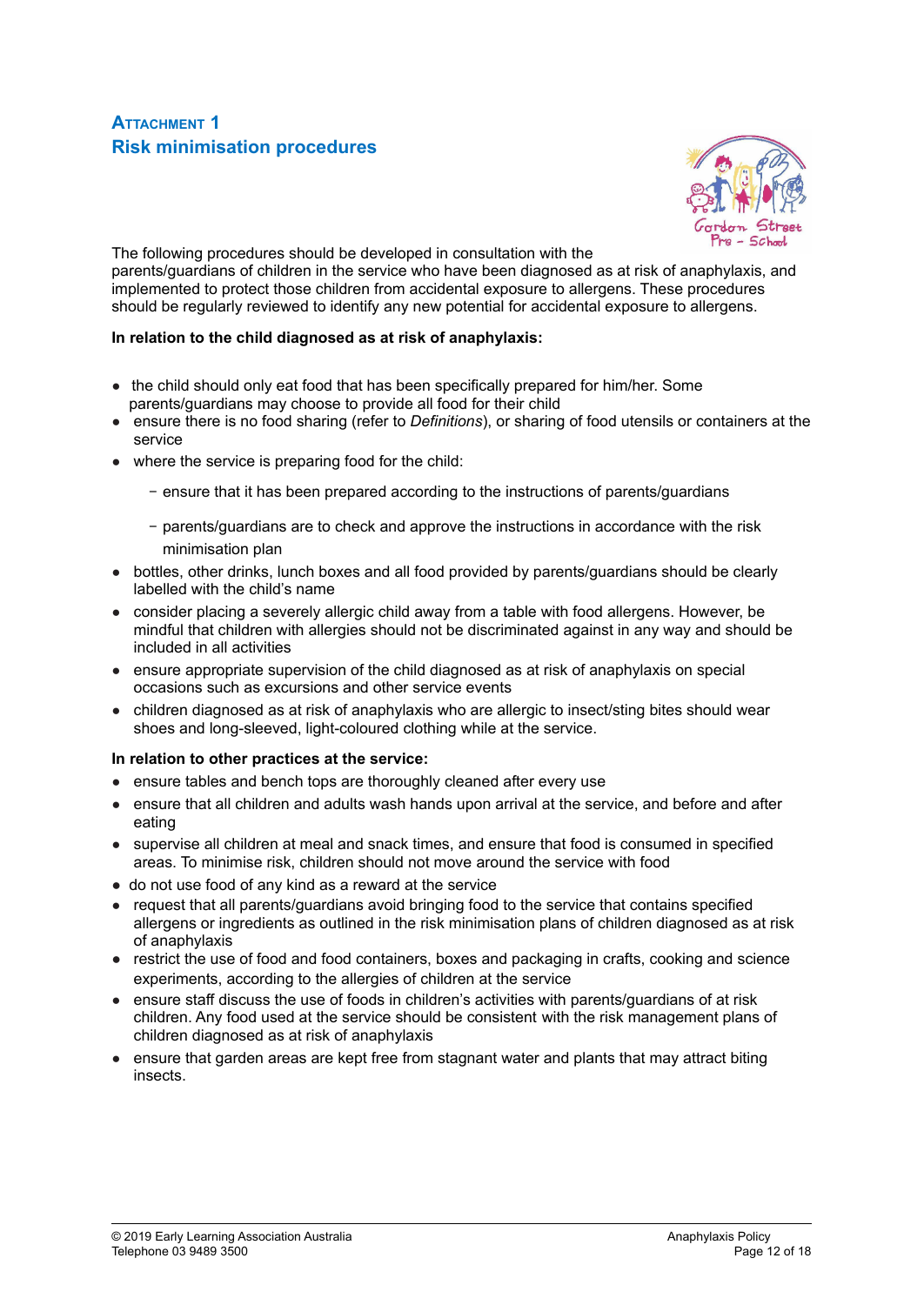# **ATTACHMENT 2 Enrolment checklist for children diagnosed as at risk of anaphylaxis**



- $\Box$  A risk minimisation plan is completed in consultation with parents/guardians prior to the attendance of the child at the service, and is implemented including following procedures to address the particular needs of each child diagnosed as at risk of anaphylaxis.
- $\Box$  Parents/guardians of a child diagnosed as at risk of anaphylaxis have been provided with a copy of the service's *Anaphylaxis Policy* and *Dealing with Medical Conditions Policy.*
- ☐ All parents/guardians are made aware of the service's *Anaphylaxis Policy*.
- $\Box$  An ASCIA action plan for anaphylaxis for the child is completed and signed by the child's registered medical practitioner and is accessible to all staff.
- $\Box$  A copy of the child's ASCIA action plan for anaphylaxis is included in the child's adrenaline autoinjector kit (refer to *Definitions*).
- $\Box$  An adrenaline autoinjector (within a visible expiry date) is available for use at all times the child is being educated and cared for by the service.
- ☐ An adrenaline autoinjector is stored in an insulated container (adrenaline autoinjector kit) in a location easily accessible to adults both indoors and outdoors (not locked away) but inaccessible to children, and away from direct sources of heat and cold.
- $\Box$  All staff, including casual and relief staff, are aware of the location of each adrenaline autoinjector kit which includes each child's ASCIA action plan for anaphylaxis.
- ☐ All staff have undertaken approved anaphylaxis management training (refer to *Definitions*), which includes strategies for anaphylaxis management, risk minimisation, recognition of allergic reactions and emergency first aid treatment. Details regarding qualifications are to be recorded on the staff record (refer to *Definitions*).
- $\Box$  All staff have undertaken practise with an autoinjector trainer at least annually and preferably quarterly. Details regarding participation in practice sessions are to be recorded on the staff record (refer to *Definitions*).
- $\Box$  A procedure for first aid treatment for anaphylaxis is in place and all staff understand it (refer to Attachment 4).
- $\Box$  Contact details of all parents/guardians and authorised nominees are current and accessible.
- $\Box$  Information regarding any other medications or medical conditions in the service (for example asthma) is available to staff.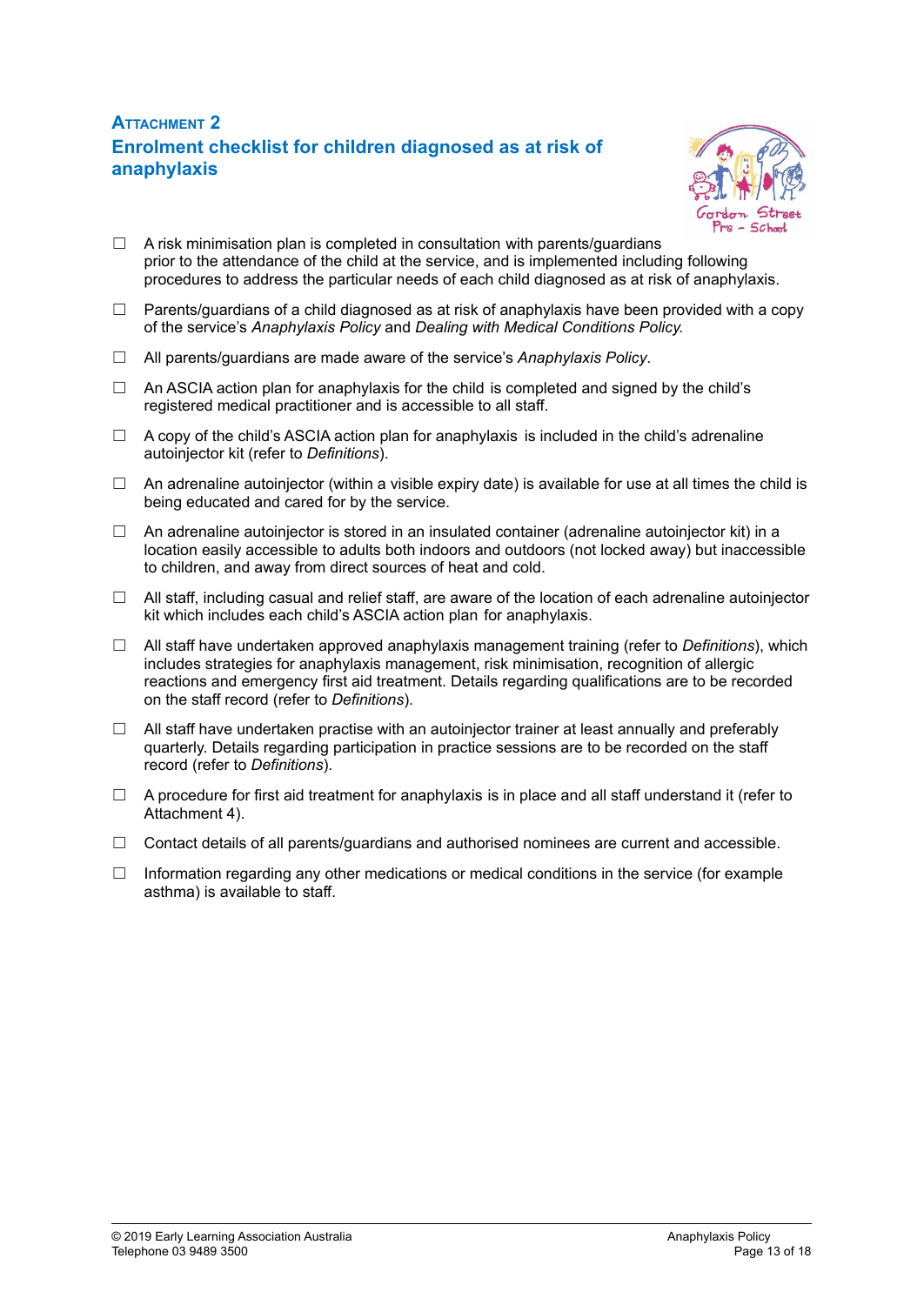# **ATTACHMENT 3 Sample risk minimisation plan**

 $\overline{\Gamma}$ 



٦

The following information is not a comprehensive list but contains some suggestions to consider when developing/reviewing your service's risk minimisation plan in consultation with parents/guardians.

| who have been diagnosed as at risk of anaphylaxis?                                                                   | How well has the service planned for meeting the needs of children with allergies and those                                                                                                                                                                                                                                                                                                                                                                                                                                                                   |
|----------------------------------------------------------------------------------------------------------------------|---------------------------------------------------------------------------------------------------------------------------------------------------------------------------------------------------------------------------------------------------------------------------------------------------------------------------------------------------------------------------------------------------------------------------------------------------------------------------------------------------------------------------------------------------------------|
| Who are the children?                                                                                                | List names of each child diagnosed as at risk.<br>⊔                                                                                                                                                                                                                                                                                                                                                                                                                                                                                                           |
| What are they allergic to?                                                                                           | List all known allergens for each child at risk.<br>⊔<br>List potential sources of exposure to each known allergen<br>⊔<br>and strategies to minimise the risk of exposure. This will<br>include requesting certain foods/items not be brought to                                                                                                                                                                                                                                                                                                             |
| Do staff (including casual and<br>relief staff), volunteers and<br>visiting staff recognise the<br>children at risk? | the service.<br>List the strategies for ensuring that all staff, including<br>⊔<br>casual and relief staff, recognise each at risk child, are<br>aware of the child's specific allergies and symptoms and<br>the location of their adrenaline autoinjector kit including<br>their ASCIA action plan for anaphylaxis.                                                                                                                                                                                                                                          |
| Do families and staff know how<br>the service manages the risk of<br>anaphylaxis?                                    | Record the date on which each family of a child diagnosed<br>$\Box$<br>as at risk of anaphylaxis is provided a copy of the<br>service's Anaphylaxis Policy.<br>Record the date that parents/guardians provide an<br>$\Box$<br>unused, in-date and complete adrenaline autoinjector kit.<br>Test that all staff, including casual and relief staff, know<br>$\Box$<br>the location of the adrenaline autoinjector kit and ASCIA<br>action plan for anaphylaxis for each at risk child.<br>Ensure that there is a procedure in place to regularly<br>⊔          |
|                                                                                                                      | check the expiry date of each adrenaline autoinjector.<br>Ensure a written request is sent to all families at the<br>ப<br>service to follow specific procedures to minimise the risk<br>of exposure to a known allergen. This may include<br>strategies such as requesting specific items not be sent to<br>the service, for example:<br>• food containing known allergens or foods where<br>transfer from one child to another is likely e.g.<br>peanut/nut products, whole egg, sesame or chocolate<br>• food packaging where that food is a known allergen |
|                                                                                                                      | e.g. cereal boxes, egg cartons.<br>Ensure a new written request is sent to all families if food<br>ப<br>allergens change.<br>Ensure all families are aware of the service policy that no<br>ш<br>child who has been prescribed an adrenaline autoinjector<br>is permitted to attend the service without that device.<br>Display the ASCIA generic poster Action Plan for<br>□<br>Anaphylaxis in key locations at the service and ensure a                                                                                                                     |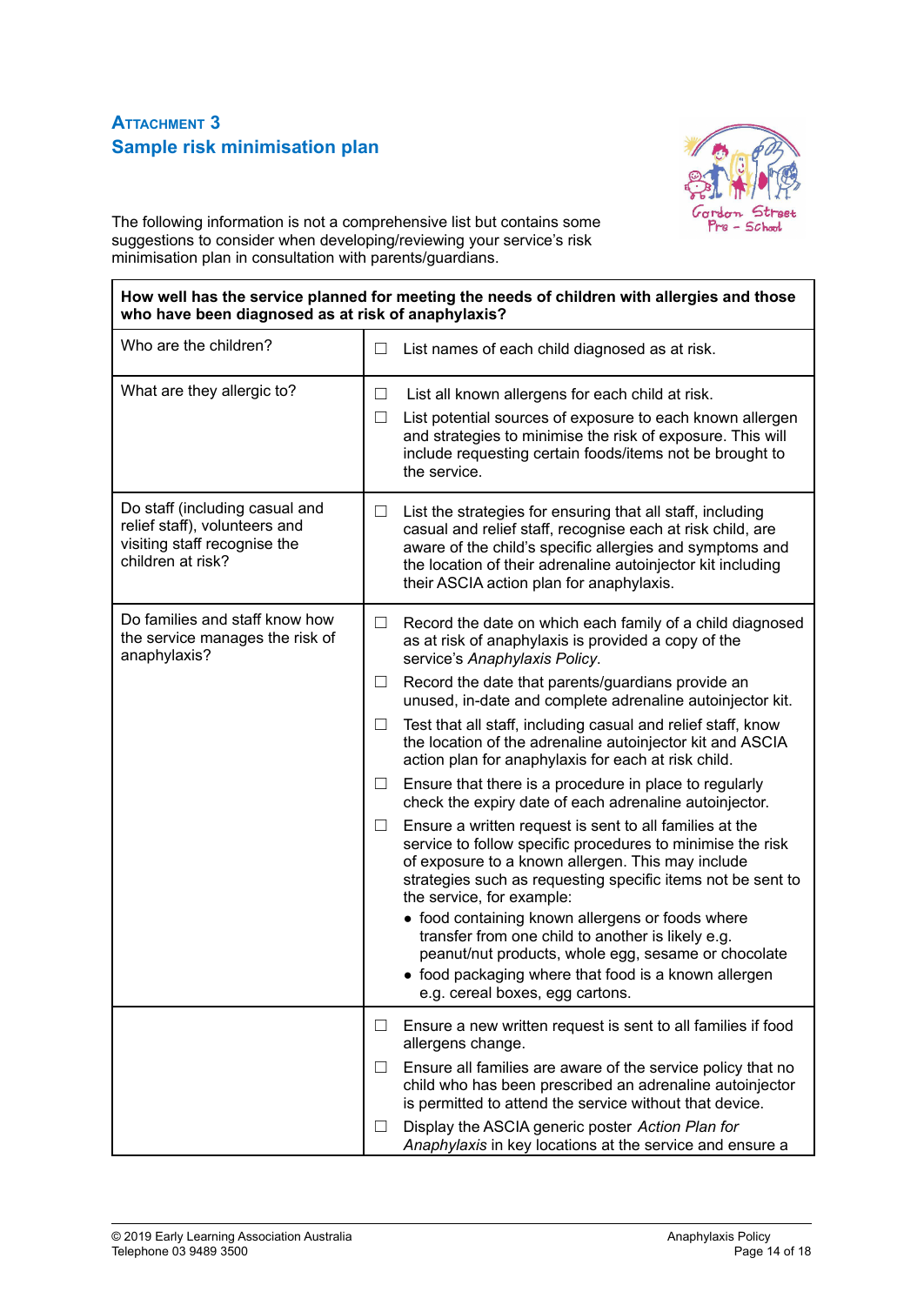|                                                                                                                                                                                                                                                                                                                                                                                                                                                                                                                                                                                                                                                                                                                                                                                                   | completed Ambulance Victoria AV How to Call Card is<br>next to all telephone/s.                                                                                                                                                                                                                                                                                                                                                                                                                                                                                                                                                                                                                                                                                                                  |
|---------------------------------------------------------------------------------------------------------------------------------------------------------------------------------------------------------------------------------------------------------------------------------------------------------------------------------------------------------------------------------------------------------------------------------------------------------------------------------------------------------------------------------------------------------------------------------------------------------------------------------------------------------------------------------------------------------------------------------------------------------------------------------------------------|--------------------------------------------------------------------------------------------------------------------------------------------------------------------------------------------------------------------------------------------------------------------------------------------------------------------------------------------------------------------------------------------------------------------------------------------------------------------------------------------------------------------------------------------------------------------------------------------------------------------------------------------------------------------------------------------------------------------------------------------------------------------------------------------------|
|                                                                                                                                                                                                                                                                                                                                                                                                                                                                                                                                                                                                                                                                                                                                                                                                   | The adrenaline autoinjector kit, including a copy of the<br>ப<br>ASCIA action plan for anaphylaxis, is carried by an<br>educator when a child diagnosed as at risk is taken<br>outside the service premises e.g. for excursions.                                                                                                                                                                                                                                                                                                                                                                                                                                                                                                                                                                 |
| Has a communication plan been<br>developed which includes<br>procedures to ensure that:<br>• all staff, volunteers, students<br>and parents/guardians are<br>informed about the policy and<br>procedures for the<br>management of anaphylaxis at<br><b>Gordon Street Pre School</b><br>parents/guardians of a child<br>$\bullet$<br>diagnosed as at risk of<br>anaphylaxis are able to<br>communicate with service staff<br>about any changes to the<br>child's diagnosis or anaphylaxis<br>medical management action<br>plan<br>all staff, including casual, relief<br>$\bullet$<br>and visiting staff, volunteers<br>and students are informed<br>about, and are familiar with, all<br>ASCIA action plan for<br>anaphylaxis and the Gordon<br><b>Street Pre School risk</b><br>management plan. | All parents/guardians are provided with a copy of the<br>$\Box$<br>Anaphylaxis Policy prior to commencing at Gordon Street<br>Pre School.<br>A copy of this policy is displayed in a prominent location at<br>$\Box$<br>the service.<br>Staff will meet with parents/guardians of a child diagnosed<br>⊔<br>as at risk of anaphylaxis prior to the child's<br>commencement at the service and will develop an<br>individual communication plan for that family.<br>An induction process for all staff and volunteers includes<br>ப<br>information regarding the management of anaphylaxis at<br>the service including the location of adrenaline<br>autoinjector kits, ASCIA action plans for anaphylaxis, risk<br>minimisation plans and procedures, and identification of<br>children at risk. |
| to an allergen?                                                                                                                                                                                                                                                                                                                                                                                                                                                                                                                                                                                                                                                                                                                                                                                   | Do all staff know how the service aims to minimise the risk of a child being exposed                                                                                                                                                                                                                                                                                                                                                                                                                                                                                                                                                                                                                                                                                                             |
| section for possible scenarios and strategies).                                                                                                                                                                                                                                                                                                                                                                                                                                                                                                                                                                                                                                                                                                                                                   | Think about times when the child could potentially be exposed to allergens and develop appropriate<br>strategies including identifying the person responsible for implementing them (refer to the following                                                                                                                                                                                                                                                                                                                                                                                                                                                                                                                                                                                      |
| $\Box$                                                                                                                                                                                                                                                                                                                                                                                                                                                                                                                                                                                                                                                                                                                                                                                            | Consider the safest place for the at risk child to be served and to consume food, while ensuring<br>they are not discriminated against or socially excluded from activities.                                                                                                                                                                                                                                                                                                                                                                                                                                                                                                                                                                                                                     |
| $\Box$<br>specifically for him/her by their parents/guardians.                                                                                                                                                                                                                                                                                                                                                                                                                                                                                                                                                                                                                                                                                                                                    | Develop procedures for ensuring that each at risk child only consumes food prepared                                                                                                                                                                                                                                                                                                                                                                                                                                                                                                                                                                                                                                                                                                              |
| ⊔<br>before and after eating.                                                                                                                                                                                                                                                                                                                                                                                                                                                                                                                                                                                                                                                                                                                                                                     | Ensure each child enrolled at the service washes his/her hands upon arrival at the service, and                                                                                                                                                                                                                                                                                                                                                                                                                                                                                                                                                                                                                                                                                                  |
| $\Box$                                                                                                                                                                                                                                                                                                                                                                                                                                                                                                                                                                                                                                                                                                                                                                                            | Employ teaching strategies to raise the awareness of all children about anaphylaxis and the<br>importance of no food sharing (refer to Definitions) at the service.                                                                                                                                                                                                                                                                                                                                                                                                                                                                                                                                                                                                                              |
| ப                                                                                                                                                                                                                                                                                                                                                                                                                                                                                                                                                                                                                                                                                                                                                                                                 | Bottles, other drinks, lunch boxes and all food provided by the family of the at risk child should                                                                                                                                                                                                                                                                                                                                                                                                                                                                                                                                                                                                                                                                                               |

be clearly labelled with the child's name.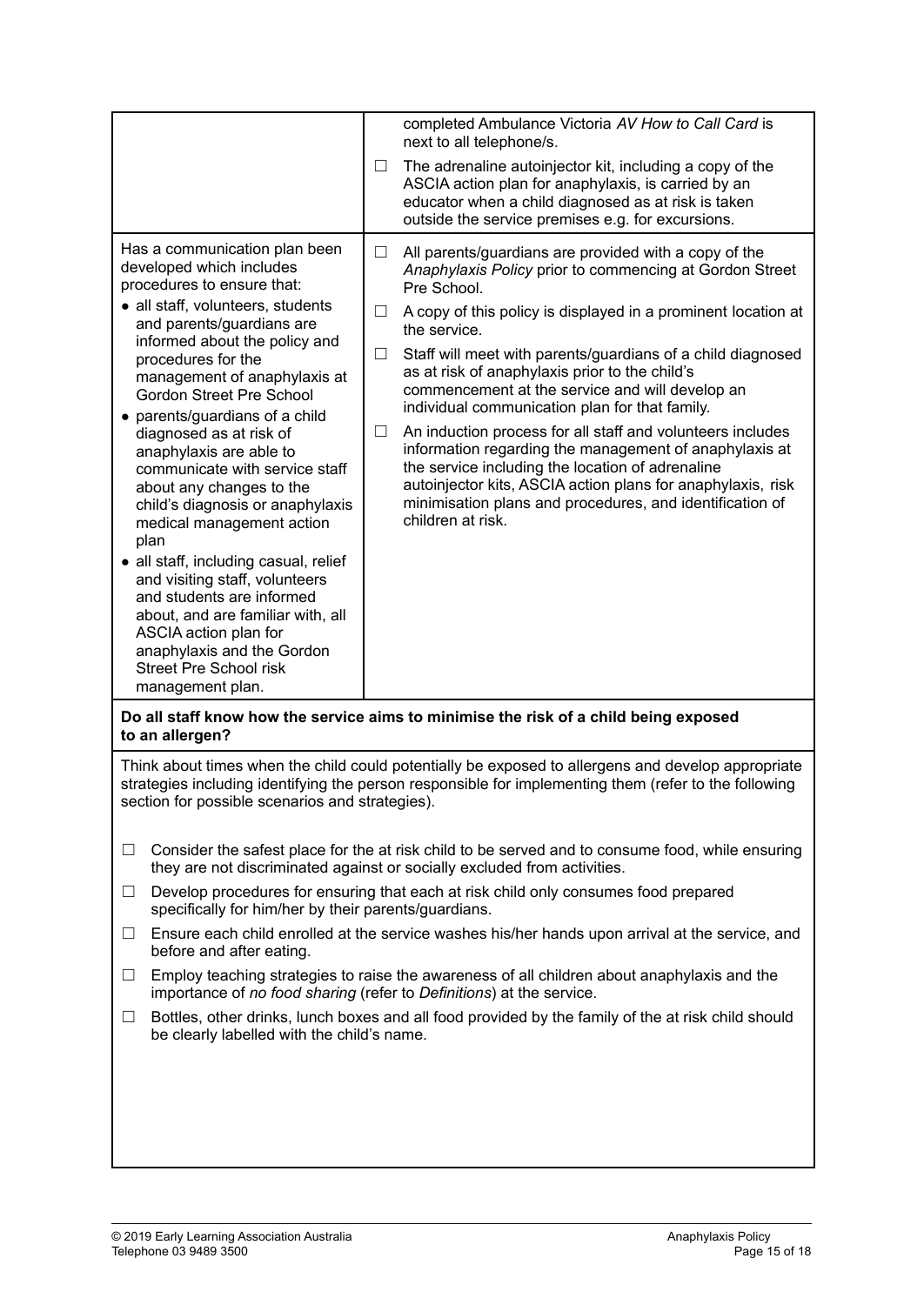#### **Do relevant people know what action to take if a child has an anaphylactic episode?**

- $\Box$  Know what each child's ASCIA action plan for anaphylaxis contains and implement the procedures.
- ☐ Know:
	- who will administer the adrenaline autoinjector and stay with the child
	- who will telephone the ambulance and the parents/guardians of the child
	- who will ensure the supervision of other children at the service
	- who will let the ambulance officers into the service and take them to the child.
- □ Ensure all staff have undertaken approved anaphylaxis management training and participate in regular practise sessions.
- ☐ Ensure a completed Ambulance Victoria *AV How to Call Card* is located next to all telephone/s.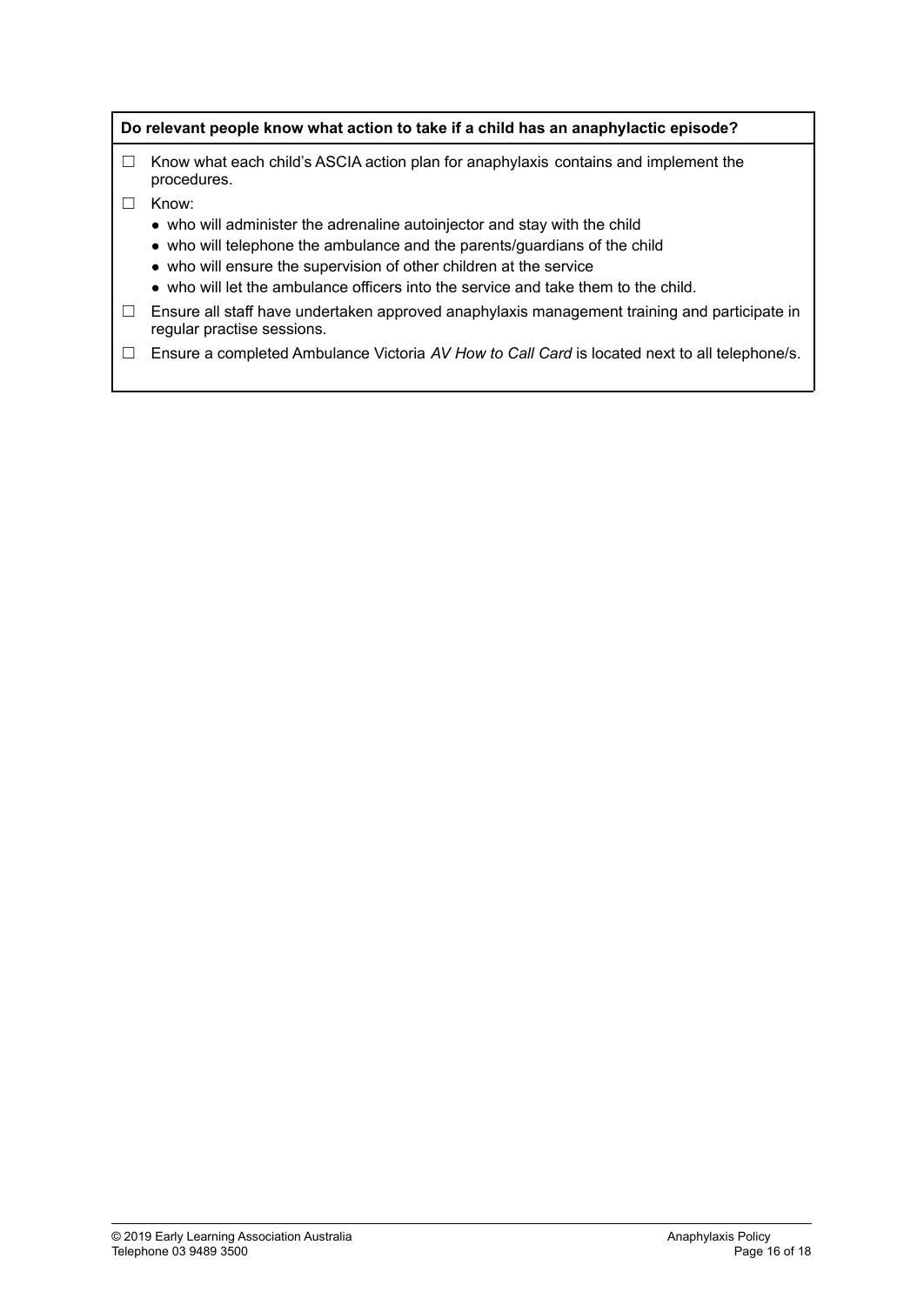# **Potential exposure scenarios and strategies**

**How effective is the service's risk minimisation plan?**

 $\Box$  Review the risk minimisation plan of each child diagnosed as at risk of anaphylaxis with parents/guardians at least annually, but always on enrolment and after any incident or accidental exposure to allergens.

| <b>Scenario</b>                          | <b>Strategy</b>                                                                                                                                                                                                                | Who is<br>responsible?                                         |
|------------------------------------------|--------------------------------------------------------------------------------------------------------------------------------------------------------------------------------------------------------------------------------|----------------------------------------------------------------|
| Party or celebration                     | Give parents/guardians adequate notice of<br>the event.                                                                                                                                                                        | Approved Provider,<br>Nominated<br>Supervisor and<br>educators |
|                                          | Ensure safe food is provided for the child<br>diagnosed as at risk of anaphylaxis.                                                                                                                                             | Parents/guardians<br>and staff                                 |
|                                          | Ensure the child diagnosed as at risk of<br>anaphylaxis only eats food approved by<br>his/her parents/guardians.                                                                                                               | Staff                                                          |
|                                          | Specify a range of foods that all<br>parents/guardians may send for the party<br>and note particular foods and ingredients<br>that should not be sent.                                                                         | <b>Approved Provider</b><br>and Nominated<br>Supervisor        |
| Protection from insect bite<br>allergies | Specify play areas that are lowest risk to<br>the child diagnosed as at risk and<br>encourage him/her and peers to play in<br>that area.                                                                                       | Educators                                                      |
|                                          | Decrease the number of plants that attract<br>bees or other biting insects.                                                                                                                                                    | <b>Approved Provider</b>                                       |
|                                          | Ensure the child diagnosed as at risk of<br>anaphylaxis wears shoes at all times they<br>are outdoors.                                                                                                                         | Educators                                                      |
|                                          | Respond promptly to any instance of insect<br>infestation. It may be appropriate to<br>request exclusion of the child diagnosed as<br>at risk during the period required to<br>eradicate the insects.                          | Approved<br>Provider/Nominated<br>Supervisor                   |
| Latex allergies                          | Avoid the use of party balloons or latex<br>gloves.                                                                                                                                                                            | Staff                                                          |
| Cooking with children                    | Ensure parents/guardians of the child<br>diagnosed as at risk of anaphylaxis are<br>advised well in advance and included in<br>the planning process. Parents/guardians<br>may prefer to provide the ingredients<br>themselves. | Approved Provider,<br>Nominated<br>Supervisor and<br>educators |
|                                          | Ensure activities and ingredients used are<br>consistent with risk minimisation plans.                                                                                                                                         |                                                                |